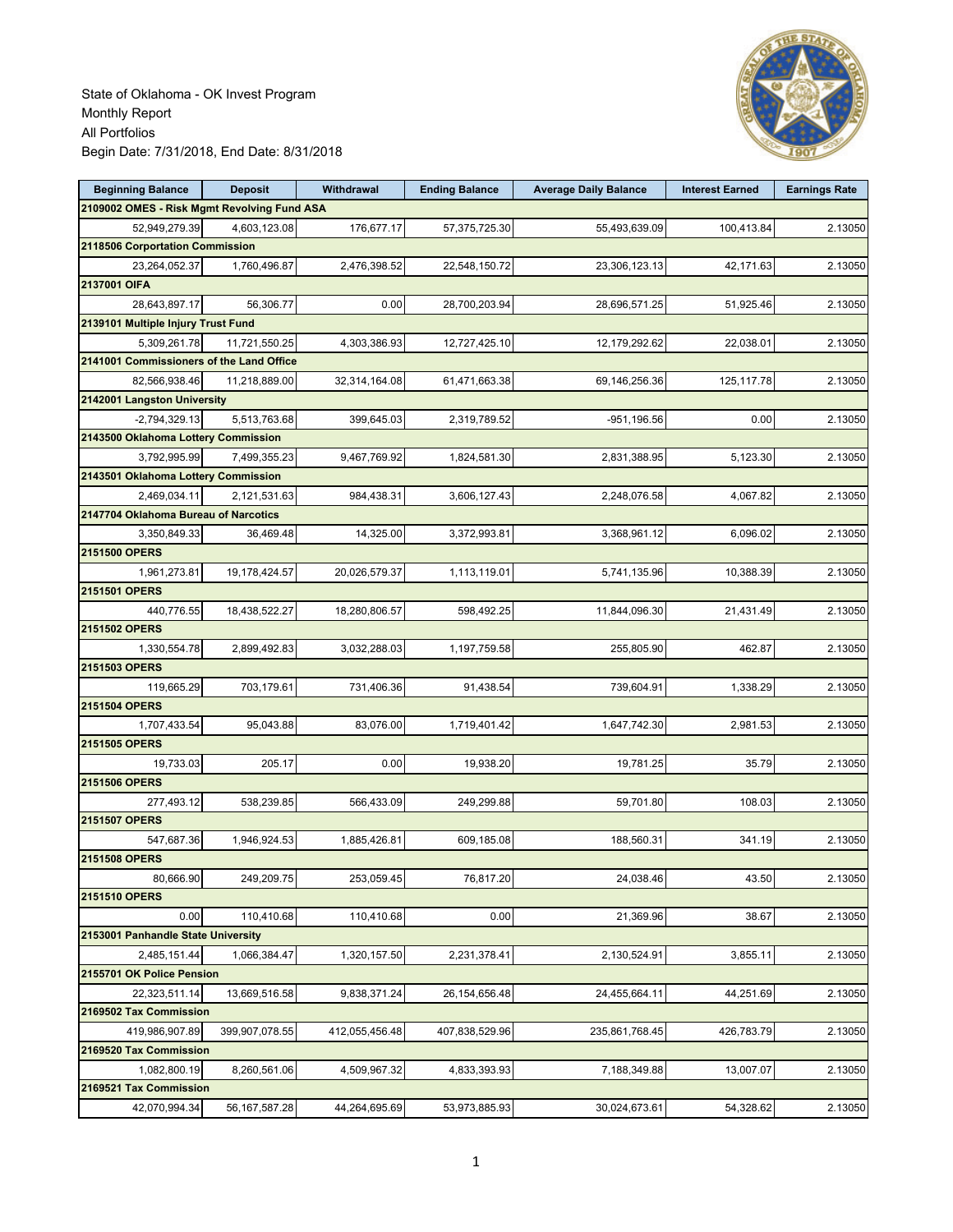| <b>Beginning Balance</b>                     | <b>Deposit</b> | Withdrawal    | <b>Ending Balance</b> | <b>Average Daily Balance</b> | <b>Interest Earned</b> | <b>Earnings Rate</b> |
|----------------------------------------------|----------------|---------------|-----------------------|------------------------------|------------------------|----------------------|
| 2174007 State Treasurer                      |                |               |                       |                              |                        |                      |
| 124,236.11                                   | 130,090.09     | 0.00          | 254,326.20            | 245,933.29                   | 445.01                 | 2.13050              |
| 2183006 DHS - CSED                           |                |               |                       |                              |                        |                      |
| 15,234,465.36                                | 8,209,261.00   | 7,551,359.21  | 15,892,367.15         | 14,773,284.94                | 26,731.75              | 2.13050              |
| 7200039 Oklahoma Boll Weevil Eradication     |                |               |                       |                              |                        |                      |
| 2,231,188.32                                 | 10,615.68      | 46,977.22     | 2,194,826.78          | 2,217,307.30                 | 4,012.14               | 2.13050              |
| 7200320 Department of Wildlife               |                |               |                       |                              |                        |                      |
| 1,564,411.74                                 | 2,184,484.04   | 3,226,384.25  | 522,511.53            | 1,785,800.04                 | 3,231.34               | 2.13050              |
| 7200359 OERB                                 |                |               |                       |                              |                        |                      |
| 10,705,630.96                                | 1,691,303.13   | 1,461,772.47  | 10,935,161.62         | 11,474,809.72                | 20,763.28              | 2.13050              |
| 7200370 OIFA                                 |                |               |                       |                              |                        |                      |
| 10,604,058.99                                | 169,863.11     | 10,293,269.16 | 480,652.94            | 430,767.09                   | 779.46                 | 2.13050              |
| 7200391 Multiple Injury Trust Fund           |                |               |                       |                              |                        |                      |
| 92,880.22                                    | 105,993.47     | 93,801.34     | 105,072.35            | 110,388.34                   | 199.74                 | 2.13050              |
| 7200410 Commissioners of the Land Office     |                |               |                       |                              |                        |                      |
| 1,879,582.81                                 | 29,086.50      | 58,607.11     | 1,850,062.20          | 1,859,545.16                 | 3,364.78               | 2.13050              |
| 7200435 Oklahoma Lottery Commission          |                |               |                       |                              |                        |                      |
| 7,439,169.73                                 | 10,160,264.57  | 7,903,828.71  | 9,695,605.59          | 9,098,911.42                 | 16,464.17              | 2.13050              |
| 7200515 OPERS                                |                |               |                       |                              |                        |                      |
| 355,137.89                                   | 550,496.06     | 539,995.78    | 365,638.17            | 630,177.62                   | 1,140.28               | 2.13050              |
| 7200557 Oklahoma Police Pension              |                |               |                       |                              |                        |                      |
| 68.62                                        | 206,669.36     | 206,669.36    | 68.62                 | 10,866.99                    | 19.66                  | 2.13050              |
| 7200588 Real Estate Commission               |                |               |                       |                              |                        |                      |
| 497,541.81                                   | 118,862.23     | 132,638.24    | 483,765.80            | 504,605.76                   | 913.07                 | 2.13050              |
| 7200830 Department of Human Services         |                |               |                       |                              |                        |                      |
| 50,499.53                                    | 90.14          | 0.00          | 50,589.67             | 50,583.85                    | 91.53                  | 2.13050              |
| 7201825 University Hospitals Authority       |                |               |                       |                              |                        |                      |
| 3,147,814.49                                 | 17,972,394.26  | 17,961,209.00 | 3,158,999.75          | 5,934,128.02                 | 10,737.60              | 2.13050              |
| 7205090 OMES Risk Management Division/DSC    |                |               |                       |                              |                        |                      |
| 53,533,379.09                                | 3,363,876.04   | 11,108,855.56 | 45,788,399.57         | 48,279,068.00                | 87,359.32              | 2.13050              |
| 7205204 JM Davis Arms & Historical Museum    |                |               |                       |                              |                        |                      |
| 3,288.02                                     | 5.87           | 0.00          | 3,293.89              | 3,293.51                     | 5.96                   | 2.13050              |
| 7205320 Department of Wildlife               |                |               |                       |                              |                        |                      |
| 615,705.40                                   | 90,977.63      | 112,090.81    | 594,592.22            | 642,011.79                   | 1,161.70               | 2.13050              |
| 7205359 Sustaining OK Energy Resources       |                |               |                       |                              |                        |                      |
| 4,082,730.47                                 | 235,132.61     | 2,955.77      | 4,314,907.31          | 4,214,578.64                 | 7,626.14               | 2.13050              |
| 7205435 Oklahoma Lottery Commission          |                |               |                       |                              |                        |                      |
| 168.697.70                                   | 5,920.58       | 10,900.00     | 163,718.28            | 166,834.69                   | 301.88                 | 2.13050              |
| 7205515 OPERS                                |                |               |                       |                              |                        |                      |
| 76,215.59                                    | 46,815.90      | 0.00          | 123,031.49            | 110,297.20                   | 199.58                 | 2.13050              |
| 7205563 OK Bd for Private Vocational Schools |                |               |                       |                              |                        |                      |
| 281,769.63                                   | 2,270.72       | 21,395.54     | 262,644.81            | 274,685.61                   | 497.03                 | 2.13050              |
| 7205630 Oklahoma Department of Securities    |                |               |                       |                              |                        |                      |
| 400,997.62                                   | 709.99         | 6,083.52      | 395,624.09            | 398,938.14                   | 721.86                 | 2.13050              |
| 7205807 Oklahoma Health Care Authority       |                |               |                       |                              |                        |                      |
| 1,464,424.37                                 | 39,261.98      | 0.00          | 1,503,686.35          | 1,499,164.81                 | 2,712.69               | 2.13050              |
| 7210270 State Election Board                 |                |               |                       |                              |                        |                      |
| 5,000,773.84                                 | 8,960.56       | 81,172.59     | 4,928,561.81          | 4,943,895.38                 | 8,945.81               | 2.13050              |
|                                              |                |               |                       |                              |                        |                      |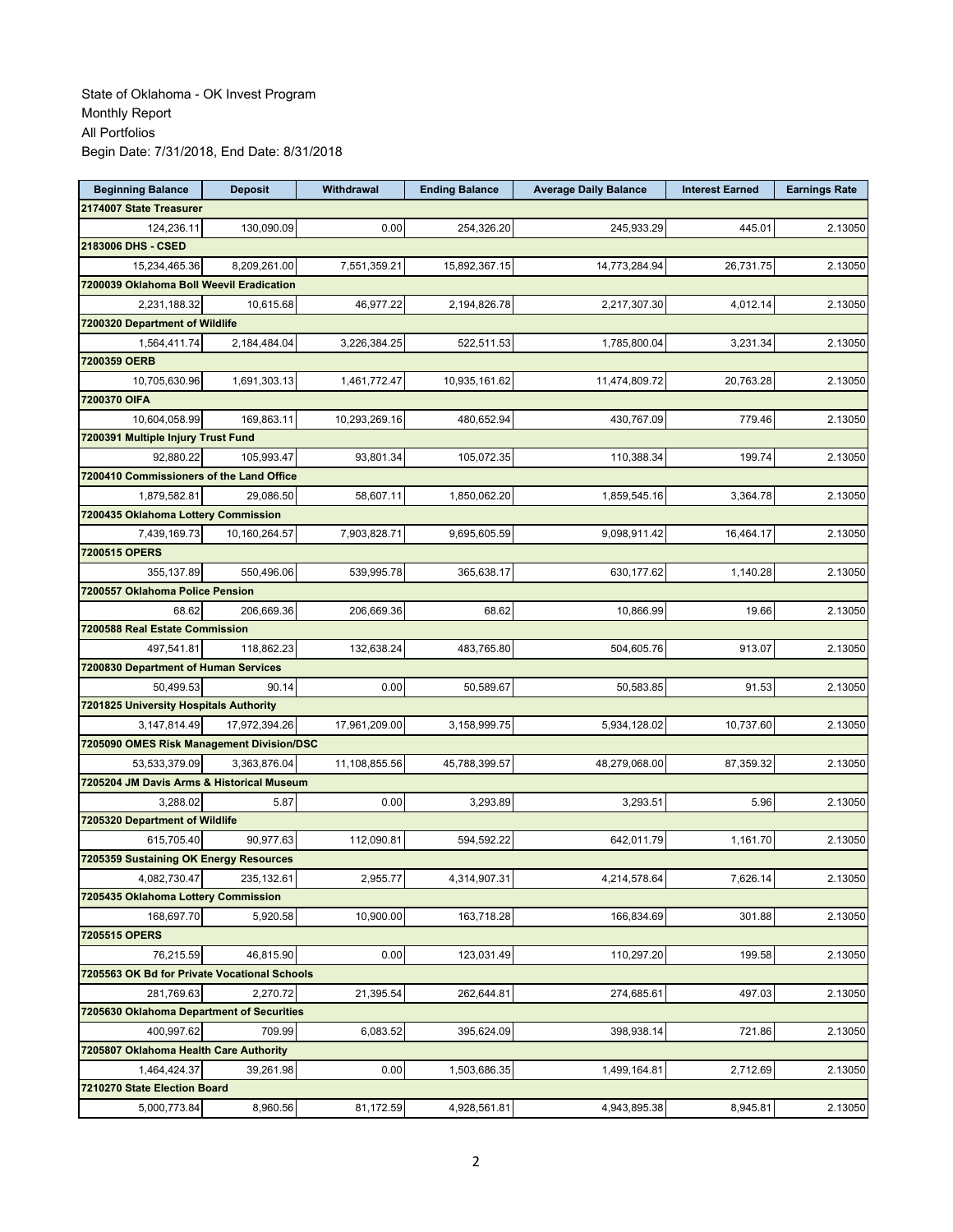| <b>Beginning Balance</b>                            | <b>Deposit</b> | Withdrawal   | <b>Ending Balance</b> | <b>Average Daily Balance</b> | <b>Interest Earned</b> | <b>Earnings Rate</b> |
|-----------------------------------------------------|----------------|--------------|-----------------------|------------------------------|------------------------|----------------------|
| 7210320 Department of Wildlife                      |                |              |                       |                              |                        |                      |
| 1,148,395.05                                        | 22.297.44      | 1,969.03     | 1,168,723.46          | 1,164,926.01                 | 2,107.89               | 2.13050              |
| 7210350 Oklahoma Historical Society                 |                |              |                       |                              |                        |                      |
| 27.48                                               | 0.05           | 0.00         | 27.53                 | 27.53                        | 0.05                   | 2.13050              |
| 7210400 Office of Juvenile Affairs                  |                |              |                       |                              |                        |                      |
| 56,379.35                                           | 100.63         | 0.00         | 56,479.98             | 56,473.49                    | 102.19                 | 2.13050              |
| 7210410 Commissioners of the Land Office            |                |              |                       |                              |                        |                      |
| 13,038,382.90                                       | 23,269.20      | 0.00         | 13,061,652.10         | 13,060,150.86                | 23,631.90              | 2.13050              |
| 7210515 OPERS                                       |                |              |                       |                              |                        |                      |
| 24,569.02                                           | 6,161.82       | 0.00         | 30,730.84             | 28,539.20                    | 51.64                  | 2.13050              |
| 7210570 State Board of Licensure for Professional   |                |              |                       |                              |                        |                      |
| 1,006,769.33                                        | 1,379.56       | 0.00         | 1,008,148.89          | 1,008,059.89                 | 1,824.05               | 2.13050              |
| 7210588 Real Estate Commission                      |                |              |                       |                              |                        |                      |
| 355,078.12                                          | 13,658.73      | 3,718.62     | 365,018.23            | 362,085.31                   | 655.18                 | 2.13050              |
| 7215270 State of Oklahoma Election Board            |                |              |                       |                              |                        |                      |
| 5,196,017.00                                        | 299.30         | 0.00         | 5,196,316.30          | 5,196,296.99                 | 9,402.52               | 2.13050              |
| 7215320 Department of Wildlife                      |                |              |                       |                              |                        |                      |
| 3,047,969.19                                        | 17.349.21      | 0.00         | 3,065,318.40          | 3,062,277.73                 | 5,541.09               | 2.13050              |
| 7215566 Tourism & Recreation Department             |                |              |                       |                              |                        |                      |
| 7,596,597.36                                        | 9,748,101.28   | 2,618,036.99 | 14,726,661.65         | 14,554,938.93                | 26,336.66              | 2.13050              |
| 7215585 Department of Public Safety                 |                |              |                       |                              |                        |                      |
| 991,687.82                                          | 7,938.15       | 19,857.68    | 979,768.29            | 986,686.58                   | 1,785.38               | 2.13050              |
| 7215670 JD McCarty Center                           |                |              |                       |                              |                        |                      |
| 365,243.45                                          | 13,709.35      | 498.98       | 378,453.82            | 367,066.44                   | 664.19                 | 2.13050              |
| 7216805 Department of Rehabilitation Services       |                |              |                       |                              |                        |                      |
| 572,147.11                                          | 2,867.30       | 0.00         | 575,014.41            | 573,582.67                   | 1,037.88               | 2.13050              |
| 7220090 OSF Building Project Fund                   |                |              |                       |                              |                        |                      |
| 0.42                                                | 0.00           | 0.00         | 0.42                  | 0.42                         | 0.00                   | 2.13050              |
|                                                     |                |              |                       |                              |                        |                      |
| 7220320 Dept of Wildlife Conservation               |                |              |                       |                              |                        |                      |
| 4,399,877.11<br>7220585 Department of Public Safety | 25,415.08      | 682,523.00   | 3,742,769.19          | 3,886,701.79                 | 7,032.85               | 2.13050              |
|                                                     |                |              |                       |                              |                        | 2.13050              |
| 3,753,925.26                                        | 12,576.63      | 8,115.45     | 3,758,386.44          | 3,759,714.21                 | 6,803.07               |                      |
| 7220830 Department of Human Services                |                |              |                       |                              |                        |                      |
| 0.08                                                | 0.00           | 0.00         | 0.08                  | 0.08                         | 0.00                   | 2.13050              |
| 7225040 Department of Agriculture                   |                |              |                       |                              |                        |                      |
| 659,299.98                                          | 2,738.37       | 38,166.55    | 623,871.80            | 633,331.94                   | 1,145.99               | 2.13050              |
| 7225830 Department of Human Services                |                |              |                       |                              |                        |                      |
| 407,063.98                                          | 2.835.385.24   | 0.00         | 3,242,449.22          | 2,772,144.51                 | 5,016.10               | 2.13050              |
| 7230220 Oklahoma Crime Victims Compensation         |                |              |                       |                              |                        |                      |
| 2,267,788.25                                        | 289,409.40     | 395,018.80   | 2,162,178.85          | 2,376,420.47                 | 4,300.05               | 2.13050              |
| 7230345 Department of Transportation                |                |              |                       |                              |                        |                      |
| 2,048,944.86                                        | 404,639.25     | 0.00         | 2,453,584.11          | 2,216,043.60                 | 4,009.86               | 2.13050              |
| 7230566 Tourism & Recreation Department             |                |              |                       |                              |                        |                      |
| 3,276,412.77                                        | 6,074.19       | 3,282,486.96 | 0.00                  | 210,793.64                   | 381.42                 | 2.13050              |
| 7230695 Tax Commission                              |                |              |                       |                              |                        |                      |
| 62,840.28                                           | 873,480.82     | 873,480.82   | 62,840.28             | 41,522.10                    | 75.13                  | 2.13050              |
| 7230807 Health Care Authority                       |                |              |                       |                              |                        |                      |
| 123,948.99                                          | 6,422,343.65   | 6,417,934.88 | 128,357.76            | 1,569,826.39                 | 2,840.55               | 2.13050              |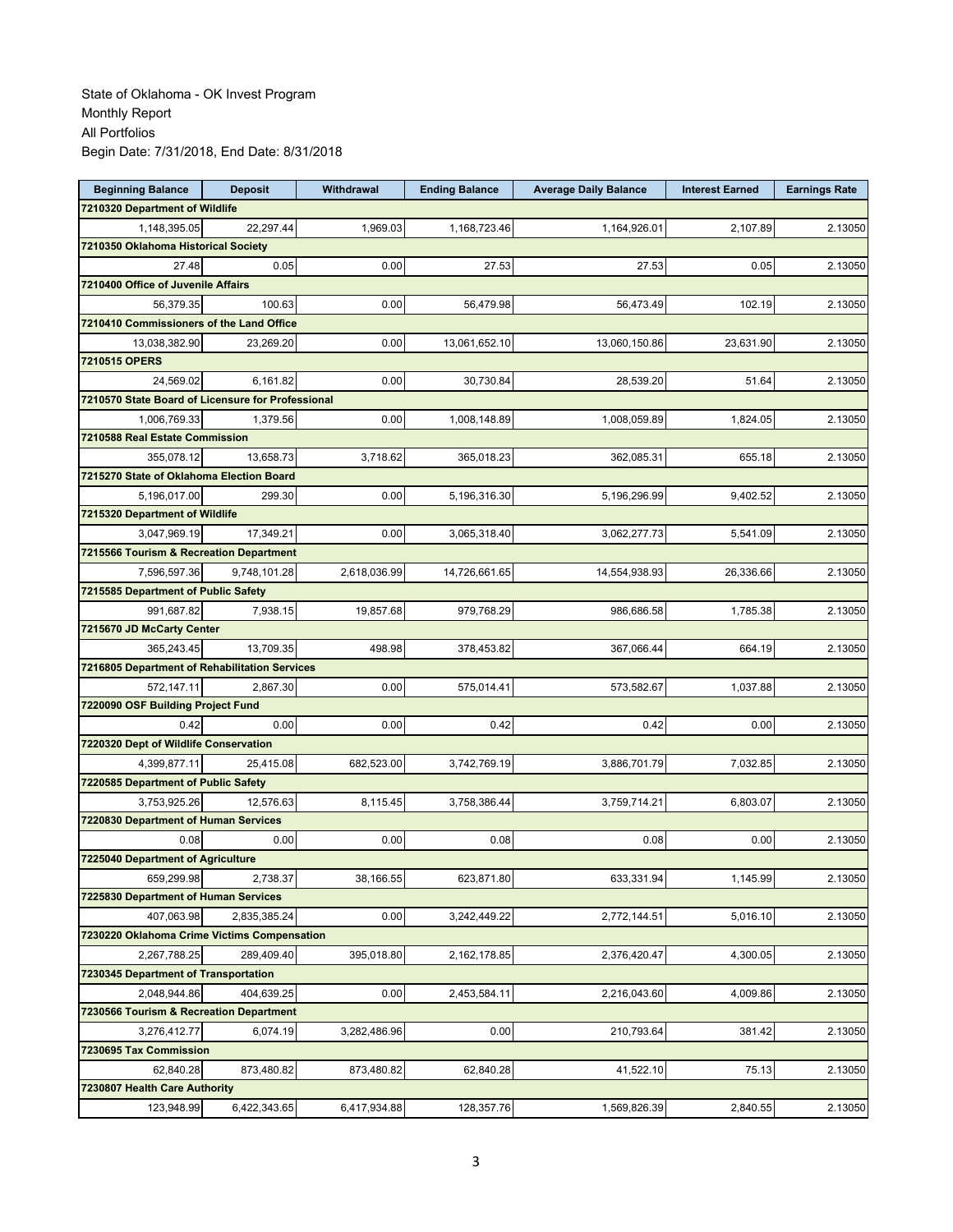| <b>Beginning Balance</b>                           | <b>Deposit</b> | Withdrawal    | <b>Ending Balance</b> | <b>Average Daily Balance</b> | <b>Interest Earned</b> | <b>Earnings Rate</b> |
|----------------------------------------------------|----------------|---------------|-----------------------|------------------------------|------------------------|----------------------|
| 7235605 Regents for Higher Education               |                |               |                       |                              |                        |                      |
| 6,612,239.68                                       | 3,023,249.67   | 757,002.00    | 8,878,487.35          | 8,179,790.66                 | 14,801.05              | 2.13050              |
| 7240807 Health Care Authority                      |                |               |                       |                              |                        |                      |
| 12,033,554.06                                      | 21,483.18      | 0.00          | 12,055,037.24         | 12,053,651.23                | 21,810.67              | 2.13050              |
| 7244090 OMES Dept of Central Services              |                |               |                       |                              |                        |                      |
| 885,504.15                                         | 371,070.54     | 500,328.80    | 756,245.89            | 848,072.66                   | 1,534.56               | 2.13050              |
| 7245807 Health Care Authority                      |                |               |                       |                              |                        |                      |
| 11,392,929.04                                      | 5,446,704.05   | 6,390,719.16  | 10,448,913.93         | 10,584,410.81                | 19,152.13              | 2.13050              |
| 7255090 Department of Central Services             |                |               |                       |                              |                        |                      |
| 1,035,215.39                                       | 2,181.90       | 6,587.19      | 1,030,810.10          | 1,034,590.02                 | 1,872.06               | 2.13050              |
| 7255585 Oklahoma Dept of Public Safety             |                |               |                       |                              |                        |                      |
| 10,678.24                                          | 21.55          | 0.00          | 10,699.79             | 10,698.40                    | 19.36                  | 2.13050              |
| 7260090 OMES Risk Management Division              |                |               |                       |                              |                        |                      |
| 4,992,496.36                                       | 61,601.72      | 406,934.17    | 4,647,163.91          | 4,794,360.90                 | 8,675.23               | 2.13050              |
| 7265090 Risk Management Fund                       |                |               |                       |                              |                        |                      |
| 560,335.21                                         | 150,442.86     | 638,639.39    | 72,138.68             | 117,709.96                   | 212.99                 | 2.13050              |
| 7275740 OST - SEED                                 |                |               |                       |                              |                        |                      |
| 41,285.43                                          | 74.29          | 546.97        | 40.812.75             | 41,213.77                    | 74.57                  | 2.13050              |
| 7280090 OMES DCS Property Distribution             |                |               |                       |                              |                        |                      |
| 1,308,159.99                                       | 113,116.61     | 39,933.91     | 1,381,342.69          | 1,360,193.30                 | 2,461.22               | 2.13050              |
| 7280345 Department of Transportation               |                |               |                       |                              |                        |                      |
| 1,326,741.93                                       | 568,477.46     | 1,536,856.73  | 358,362.66            | 415,049.33                   | 751.02                 | 2.13050              |
| 7285345 Department of Transportation               |                |               |                       |                              |                        |                      |
| 110,376,953.20                                     | 14,826,613.26  | 11,511,619.29 | 113,691,947.17        | 115,772,765.12               | 209,486.85             | 2.13050              |
| 7295090 Emergency & Transportation                 |                |               |                       |                              |                        |                      |
| 2,964,331.77                                       | 661,176.94     | 935,480.00    | 2,690,028.71          | 2,645,594.76                 | 4,787.11               | 2.13050              |
| 7296150 University of Science & Arts               |                |               |                       |                              |                        |                      |
| 39.03                                              | 0.07           | 0.00          | 39.10                 | 39.10                        | 0.07                   | 2.13050              |
|                                                    |                |               |                       |                              |                        |                      |
| 7303000 Tobacco Litigation Escrow Fund             |                | 0.00          |                       |                              |                        |                      |
| 28,306.79                                          | 50.52          |               | 28,357.31             | 28,354.05                    | 51.31                  | 2.13050              |
| 7360566 Tourism & Recreation Department            |                |               |                       |                              |                        | 2.13050              |
| 5,948,127.82                                       | 24,568.49      | 0.00          | 5,972,696.31          | 5,968,283.32                 | 10,799.40              |                      |
| 7402105 OCIA Tourism Construction Fund Series 2018 |                |               |                       |                              |                        |                      |
| 0.00                                               | 9,260,920.78   | 42,100.00     | 9,218,820.78          | 4,773,039.76                 | 8,636.65               | 2.13050              |
| 7405220 District Attorneys Council                 |                |               |                       |                              |                        |                      |
| 3,064,937.67                                       | 0.00           | 214,046.24    | 2,850,891.43          | 2,980,054.78                 | 5,392.31               | 2.13050              |
| 7408105 OCIA                                       |                |               |                       |                              |                        |                      |
| 527,832.70                                         | 1,076,612.49   | 1,066,351.96  | 538,093.23            | 469,005.42                   | 848.65                 | 2.13050              |
| 7412105 OCIA                                       |                |               |                       |                              |                        |                      |
| 541.20                                             | 2,500,324.38   | 2,500,865.58  | 0.00                  | 1,291,828.74                 | 2,337.52               | 2.13050              |
| 7416000 OSF - Oil Overcharge                       |                |               |                       |                              |                        |                      |
| 275,082.51                                         | 491.00         | 0.00          | 275,573.51            | 275,541.83                   | 498.58                 | 2.13050              |
| 7416160 Department of Commerce                     |                |               |                       |                              |                        |                      |
| 2,714,565.37                                       | 9,397.04       | 0.00          | 2,723,962.41          | 2,720,709.51                 | 4,923.03               | 2.13050              |
| 7419105 OCIA                                       |                |               |                       |                              |                        |                      |
| 813,741.33                                         | 1,976,231.46   | 2,078,086.87  | 711,885.92            | 1,333,106.46                 | 2,412.21               | 2.13050              |
| 7426000 OSF - Oil Overcharge                       |                |               |                       |                              |                        |                      |
| 2,298,454.87                                       | 4,102.52       | 0.00          | 2,302,557.39          | 2,302,292.71                 | 4,165.92               | 2.13050              |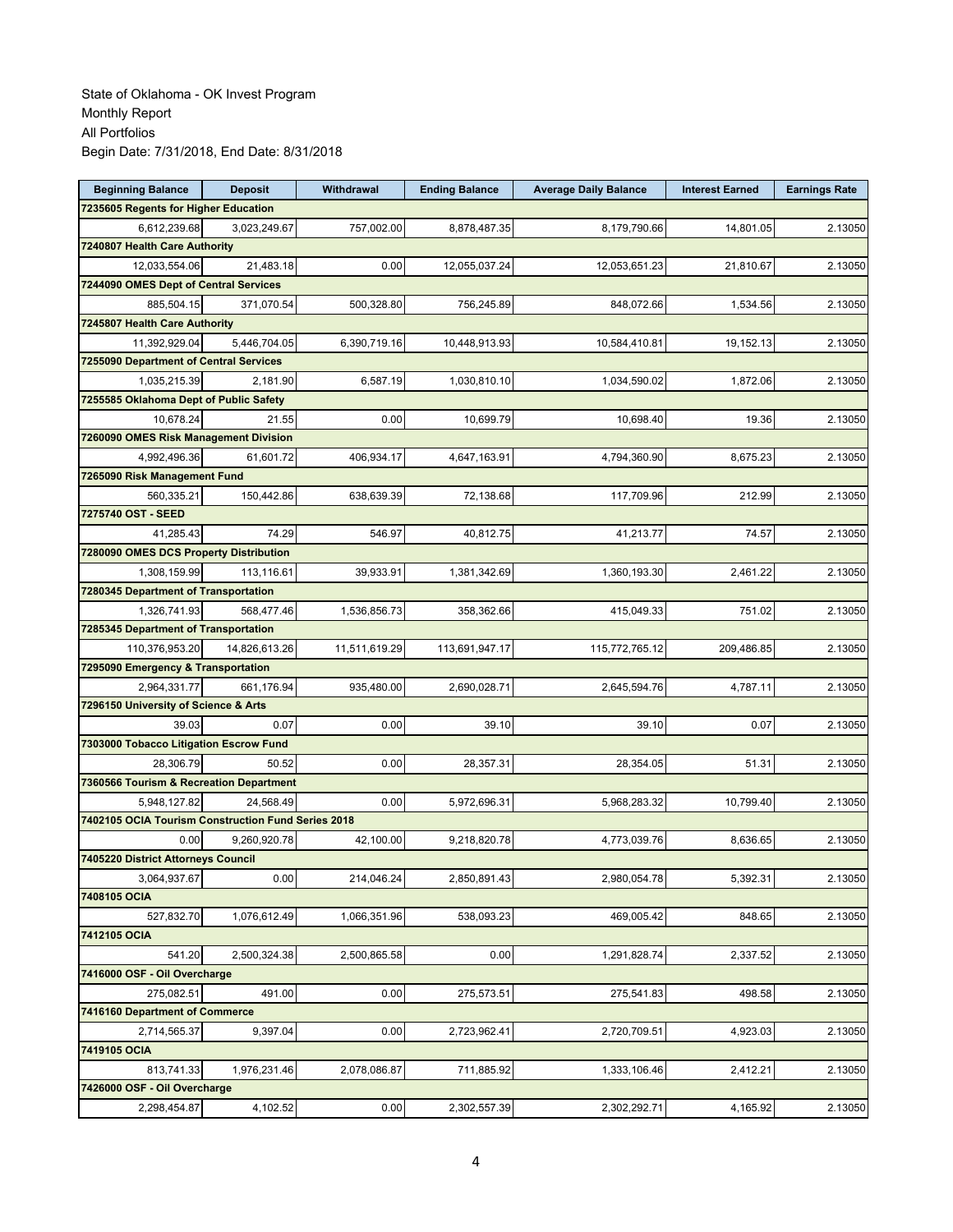| <b>Beginning Balance</b>                       | <b>Deposit</b> | Withdrawal    | <b>Ending Balance</b> | <b>Average Daily Balance</b> | <b>Interest Earned</b> | <b>Earnings Rate</b> |
|------------------------------------------------|----------------|---------------|-----------------------|------------------------------|------------------------|----------------------|
| 7426160 Department of Commerce                 |                |               |                       |                              |                        |                      |
| 11,615,248.34                                  | 31,952.89      | 0.00          | 11,647,201.23         | 11,641,667.09                | 21.065.20              | 2.13050              |
| 7428105 OCIA Endowed Chairs Fund               |                |               |                       |                              |                        |                      |
| 854,431.61                                     | 1,915,067.49   | 1,812,310.23  | 957,188.87            | 834,236.88                   | 1,509.52               | 2.13050              |
| 7429105 OCIA                                   |                |               |                       |                              |                        |                      |
| 748.58                                         | 0.99           | 0.00          | 749.57                | 749.51                       | 1.36                   | 2.13050              |
| 7430010 Oklahoma State University              |                |               |                       |                              |                        |                      |
| 1,640,323.13                                   | 5,195,550.89   | 6,020,900.81  | 814,973.21            | 2,248,561.83                 | 4.068.70               | 2.13050              |
| 7430011 Oklahoma State University              |                |               |                       |                              |                        |                      |
| 1,345,675.02                                   | 1,938,928.22   | 1,976,379.42  | 1,308,223.82          | 1,248,697.76                 | 2,259.48               | 2.13050              |
| 7430012 Oklahoma State University              |                |               |                       |                              |                        |                      |
| 219,067.91                                     | 1,383,730.57   | 1,156,934.29  | 445,864.19            | 516,886.26                   | 935.29                 | 2.13050              |
| 7430013 Oklahoma State University              |                |               |                       |                              |                        |                      |
| 2,385,738.82                                   | 4,425.32       | 109,664.52    | 2,280,499.62          | 2,348,905.13                 | 4,250.26               | 2.13050              |
| 7430014 Oklahoma State University              |                |               |                       |                              |                        |                      |
| 2,751,944.65                                   | 500.000.00     | 454,429.47    | 2,797,515.18          | 2,727,020.10                 | 4,934.45               | 2.13050              |
| 7430015 Oklahoma State University              |                |               |                       |                              |                        |                      |
| 719,237.93                                     | 982,756.50     | 903,621.27    | 798,373.16            | 846,870.55                   | 1,532.38               | 2.13050              |
| 7430016 Oklahoma State University              |                |               |                       |                              |                        |                      |
| 159,358.58                                     | 284.44         | 30.94         | 159,612.08            | 159,622.67                   | 288.83                 | 2.13050              |
| 7430420 Langston University                    |                |               |                       |                              |                        |                      |
| 149,476.09                                     | 802,150.49     | 803,170.09    | 148,456.49            | 68,117.09                    | 123.26                 | 2.13050              |
| 7430461 Rogers State College                   |                |               |                       |                              |                        |                      |
| 917,597.23                                     | 18,712.38      | 138,234.54    | 798,075.07            | 871,158.29                   | 1,576.33               | 2.13050              |
| 7430505 Northwestern Oklahoma State University |                |               |                       |                              |                        |                      |
| 318,096.43                                     | 81,257.46      | 222,651.35    | 176,702.54            | 211,449.97                   | 382.61                 | 2.13050              |
| 7430665 Southwestern Oklahoma State University |                |               |                       |                              |                        |                      |
| 2,326,559.91                                   | 132,272.77     | 100,734.56    | 2,358,098.12          | 2,380,368.07                 | 4,307.19               | 2.13050              |
| 7430760 University of Oklahoma                 |                |               |                       |                              |                        |                      |
| 13,047,276.82                                  | 10,137,719.33  | 10,232,585.06 | 12,952,411.09         | 13,464,972.76                | 24,364.41              | 2.13050              |
| 7430770 OUHSC                                  |                |               |                       |                              |                        |                      |
| 50,680,095.14                                  | 9.453.929.89   | 10,056,209.25 | 50,077,815.78         | 53,069,812.43                | 96,028.01              | 2.13050              |
| 7430773 Oklahoma State University              |                |               |                       |                              |                        |                      |
| 3,067,806.14                                   | 999,944.54     | 262,912.30    | 3,804,838.38          | 3,242,729.56                 | 5,867.61               | 2.13050              |
| 7432105 OCIA 2009A Construction Fund           |                |               |                       |                              |                        |                      |
| 0.26                                           | 345,822.11     | 345,822.35    | 0.02                  | 28,256.14                    | 51.13                  | 2.13050              |
| 7434105 OCIA                                   |                |               |                       |                              |                        |                      |
| 79,833.72                                      | 242.639.15     | 277,790.29    | 44,682.58             | 212,104.34                   | 383.80                 | 2.13050              |
| 7436000 OSF - Oil Overcharge                   |                |               |                       |                              |                        |                      |
| 2,520.89                                       | 4.50           | 0.00          | 2,525.39              | 2,525.10                     | 4.57                   | 2.13050              |
| 7440105 OCIA Operations & Maintenance          |                |               |                       |                              |                        |                      |
| 3,858.13                                       | 6.89           | 0.00          | 3,865.02              | 3,864.58                     | 6.99                   | 2.13050              |
| 7442105 OCIA                                   |                |               |                       |                              |                        |                      |
| 254.39                                         | 1,736,097.50   | 1,736,351.89  | 0.00                  | 956,238.10                   | 1,730.28               | 2.13050              |
| 7443105 OCIA                                   |                |               |                       |                              |                        |                      |
| 302,632.52                                     | 525,132.37     | 827,764.89    | 0.00                  | 396,962.27                   | 718.29                 | 2.13050              |
| 7444835 Water Resources Board                  |                |               |                       |                              |                        |                      |
| 6,855,412.68                                   | 12,861.96      | 53,689.03     | 6,814,585.61          | 6,845,754.35                 | 12,387.16              | 2.13050              |
|                                                |                |               |                       |                              |                        |                      |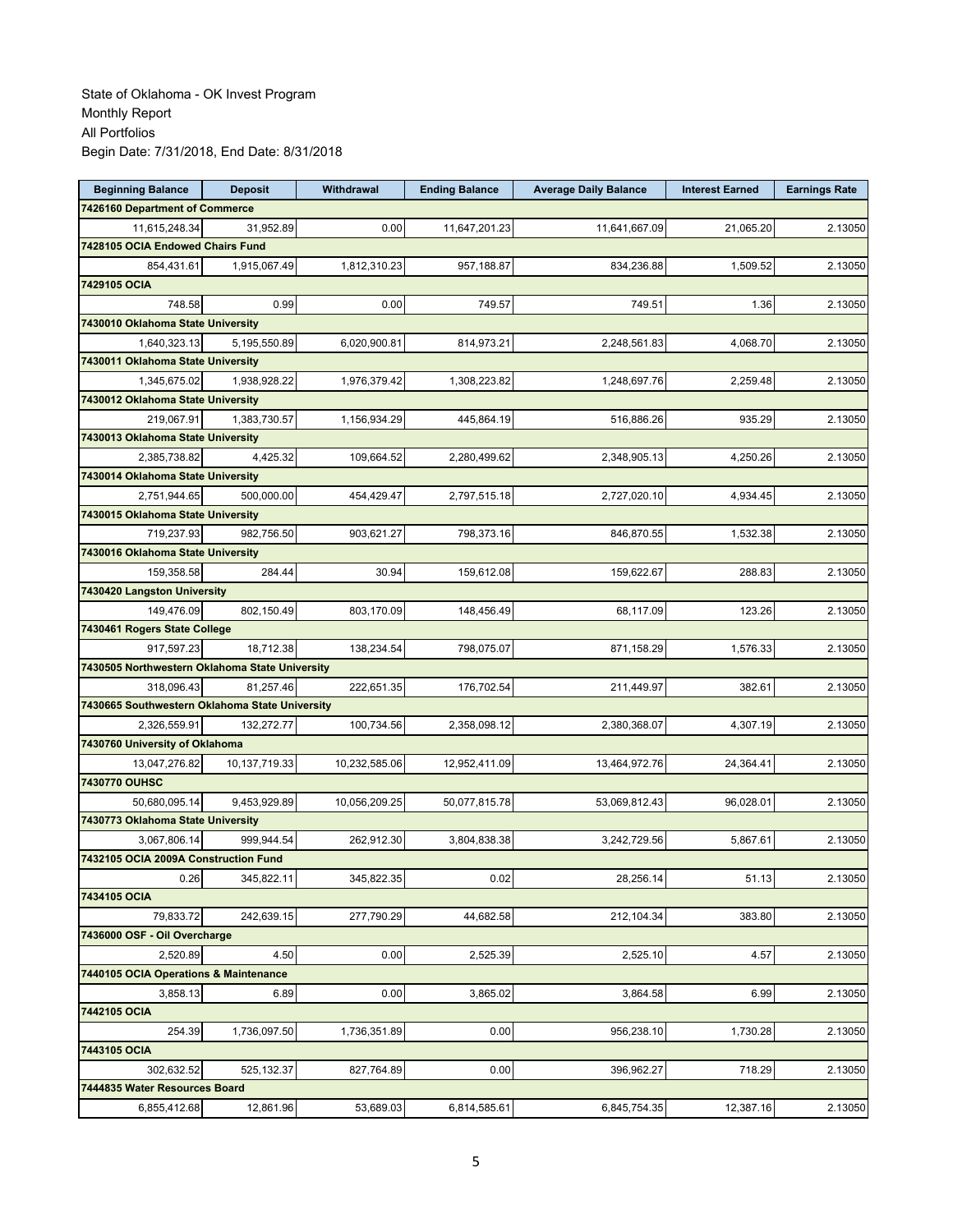| <b>Beginning Balance</b>                       | <b>Deposit</b> | Withdrawal   | <b>Ending Balance</b> | <b>Average Daily Balance</b> | <b>Interest Earned</b> | <b>Earnings Rate</b> |
|------------------------------------------------|----------------|--------------|-----------------------|------------------------------|------------------------|----------------------|
| 7445105 Oklahoma Capital Improvement           |                |              |                       |                              |                        |                      |
| 182.45                                         | 799,457.37     | 799,639.82   | 0.00                  | 25.965.72                    | 46.98                  | 2.13050              |
| 7445835 Water Resources Board                  |                |              |                       |                              |                        |                      |
| 4,109,171.33                                   | 9,827.74       | 77,561.82    | 4,041,437.25          | 4,096,600.32                 | 7,412.66               | 2.13050              |
| 7446105 Capital Improvement Authority          |                |              |                       |                              |                        |                      |
| 39,279,147.30                                  | 72,094.42      | 8,041,351.30 | 31,309,890.42         | 34,072,251.84                | 61,652.57              | 2.13050              |
| 7447105 OCIA                                   |                |              |                       |                              |                        |                      |
| 18,449.32                                      | 126,800.97     | 145,250.27   | 0.02                  | 24,202.77                    | 43.79                  | 2.13050              |
| 7448105 OCIA                                   |                |              |                       |                              |                        |                      |
| 314,888.51                                     | 572.55         | 2,426.16     | 313,034.90            | 315,180.14                   | 570.31                 | 2.13050              |
| 7449105 OCIA                                   |                |              |                       |                              |                        |                      |
| 3,976.97                                       | 5.27           | 0.00         | 3,982.24              | 3,981.90                     | 7.21                   | 2.13050              |
| 7455105 OCIA                                   |                |              |                       |                              |                        |                      |
| 80.49                                          | 352,694.62     | 352,775.11   | 0.00                  | 11,455.24                    | 20.73                  | 2.13050              |
| 7455160 Department of Commerce                 |                |              |                       |                              |                        |                      |
| 428,672.16                                     | 131,932.02     | 160,934.56   | 399,669.62            | 382,355.86                   | 691.86                 | 2.13050              |
| 7460100 Cameron University                     |                |              |                       |                              |                        |                      |
| 1,102,082.00                                   | 2,041.82       | 158,711.91   | 945,411.91            | 1,026,927.63                 | 1,858.19               | 2.13050              |
| 7460760 University of Oklahoma                 |                |              |                       |                              |                        |                      |
| 159,238.38                                     | 284.23         | 0.00         | 159,522.61            | 159,504.27                   | 288.62                 | 2.13050              |
| 7462105 OK Capital Improvement Authority       |                |              |                       |                              |                        |                      |
| 417.83                                         | 921,273.18     | 921,691.01   | 0.00                  | 481,660.72                   | 871.55                 | 2.13050              |
| 7464105 OCIA                                   |                |              |                       |                              |                        |                      |
| 24,072,580.64                                  | 42,976.78      | 259,626.06   | 23,855,931.36         | 24,015,934.58                | 43,456.01              | 2.13050              |
| 7470010 Oklahoma State University              |                |              |                       |                              |                        |                      |
| 11,413,034.47                                  | 20,456.27      | 72,122.54    | 11,361,368.20         | 11,400,117.07                | 20,628.12              | 2.13050              |
| 7470014 Oklahoma State University              |                |              |                       |                              |                        |                      |
| 3,995,237.42                                   | 7,146.46       | 78,000.00    | 3,924,383.88          | 3,989,342.17                 | 7,218.58               | 2.13050              |
| 7470230 East Central University                |                |              |                       |                              |                        |                      |
| 0.11                                           | 0.00           | 0.00         | 0.11                  | 0.11                         | 0.00                   | 2.13050              |
| 7471835 Water Resources Board                  |                |              |                       |                              |                        |                      |
| 648.212.53                                     | 1,156.33       | 0.00         | 649,368.86            | 649,294.26                   | 1,174.88               | 2.13050              |
| 7472835 Water Resources Board                  |                |              |                       |                              |                        |                      |
| 40,387,966.19                                  | 72,088.60      | 0.00         | 40,460,054.79         | 40,455,403.91                | 73,202.67              | 2.13050              |
| 7473835 Water Resources Board                  |                |              |                       |                              |                        |                      |
| 38,792,218.17                                  | 68,700.41      | 0.00         | 38,860,918.58         | 38,856,486.30                | 70,309.48              | 2.13050              |
| 7475750 Tulsa Community College                |                |              |                       |                              |                        |                      |
| 5,655.75                                       | 10.09          | 0.00         | 5,665.84              | 5,665.19                     | 10.25                  | 2.13050              |
| 7475770 University of Oklahoma Health Sciences |                |              |                       |                              |                        |                      |
| 0.37                                           | 0.00           | 0.00         | 0.37                  | 0.37                         | 0.00                   | 2.13050              |
| 7476760 University of Oklahoma                 |                |              |                       |                              |                        |                      |
| 32,771,727.27                                  | 60,517.24      | 3,121,570.26 | 29,710,674.25         | 31,550,034.05                | 57,088.71              | 2.13050              |
| 7477120 University of Central Oklahoma         |                |              |                       |                              |                        |                      |
| 0.00                                           | 72.14          | 72.14        | 0.00                  | 39.56                        | 0.07                   | 2.13050              |
| 7479010 Oklahoma State University              |                |              |                       |                              |                        |                      |
| 14,524,056.11                                  | 25,931.42      | 0.00         | 14,549,987.53         | 14,548,314.54                | 26,324.68              | 2.13050              |
| 7480230 East Central University                |                |              |                       |                              |                        |                      |
| 0.68                                           | 0.00           | 0.00         | 0.68                  | 0.68                         | 0.00                   | 2.13050              |
|                                                |                |              |                       |                              |                        |                      |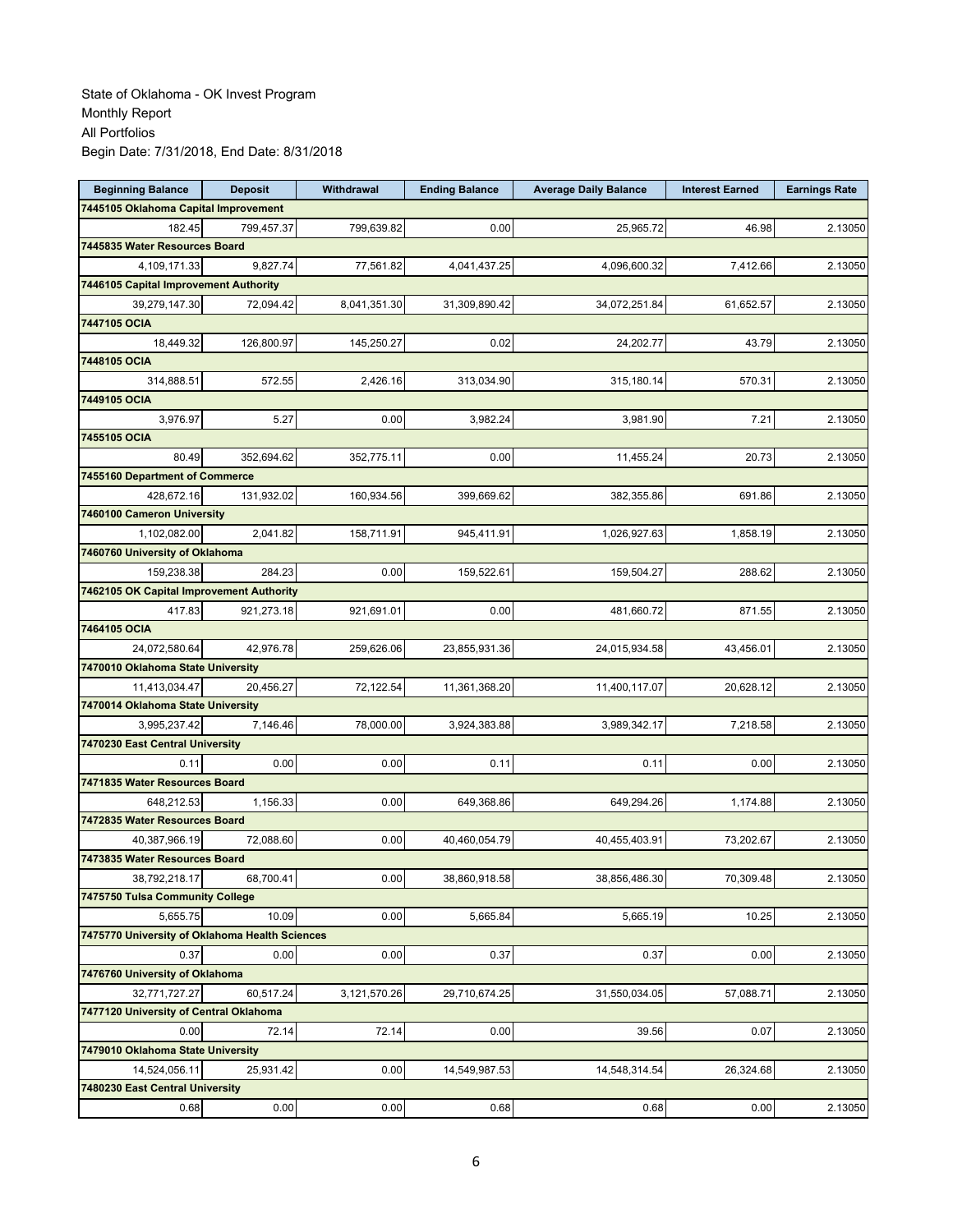| <b>Beginning Balance</b>                       | <b>Deposit</b> | Withdrawal   | <b>Ending Balance</b> | <b>Average Daily Balance</b> | <b>Interest Earned</b> | <b>Earnings Rate</b> |
|------------------------------------------------|----------------|--------------|-----------------------|------------------------------|------------------------|----------------------|
| 7481230 East Central University                |                |              |                       |                              |                        |                      |
| 0.04                                           | 0.00           | 0.00         | 0.04                  | 0.04                         | 0.00                   | 2.13050              |
| 7481633 Oklahoma City Community College        |                |              |                       |                              |                        |                      |
| 0.03                                           | 0.00           | 0.00         | 0.03                  | 0.03                         | 0.00                   | 2.13050              |
| 7482105 OCIA                                   |                |              |                       |                              |                        |                      |
| 1,060.87                                       | 2,340,009.81   | 2,341,070.68 | 0.00                  | 1,223,275.73                 | 2,213.48               | 2.13050              |
| 7483633 OCCC 2010 Bond                         |                |              |                       |                              |                        |                      |
| 0.06                                           | 0.00           | 0.00         | 0.06                  | 0.06                         | 0.00                   | 2.13050              |
| 7486010 Oklahoma State University              |                |              |                       |                              |                        |                      |
| 9.689.98                                       | 1,840.60       | 0.00         | 11,530.58             | 11,411.83                    | 20.65                  | 2.13050              |
| 7488105 OCIA                                   |                |              |                       |                              |                        |                      |
| 708,353.87                                     | 960,527.51     | 1,476,485.73 | 192,395.65            | 976,790.71                   | 1,767.47               | 2.13050              |
| 7489105 OCIA                                   |                |              |                       |                              |                        |                      |
| 299.88                                         | 239,529.16     | 239,829.04   | 0.00                  | 146,808.27                   | 265.64                 | 2.13050              |
| 7517410 - Commissioners of the Land Office     |                |              |                       |                              |                        |                      |
| 804,762.17                                     | 0.00           | 0.00         | 804,762.17            | 804,762.17                   | 1,456.19               | 2.13050              |
| 7518410 Commissioners of the Land Office       |                |              |                       |                              |                        |                      |
|                                                |                |              |                       |                              |                        |                      |
| 1,270,177.35                                   | 0.00           | 100,152.97   | 1,170,024.38          | 1,202,286.00                 | 2,175.50               | 2.13050              |
| 7519410 Commissioners of the Land Office       |                |              |                       |                              |                        |                      |
| 7,351,864.48                                   | 0.00           | 560,527.68   | 6,791,336.80          | 7,133,050.53                 | 12,907.01              | 2.13050              |
| 7600010 Oklahoma State University              |                |              |                       |                              |                        |                      |
| 4,360,278.58                                   | 322,967.28     | 868,039.01   | 3,815,206.85          | 3,750,428.86                 | 6,786.27               | 2.13050              |
| 7600120 University of Central Oklahoma         |                |              |                       |                              |                        |                      |
| 4,355,100.79                                   | 46,823.83      | 0.00         | 4,401,924.62          | 4,372,512.15                 | 7,911.91               | 2.13050              |
| 7600150 University of Science & Arts           |                |              |                       |                              |                        |                      |
| 640,816.16                                     | 40,023.70      | 96,792.09    | 584,047.77            | 596,969.12                   | 1,080.20               | 2.13050              |
| 7600230 East Central University                |                |              |                       |                              |                        |                      |
| 1,211,032.78                                   | 41,125.41      | 54,861.81    | 1,197,296.38          | 1,189,669.60                 | 2,152.67               | 2.13050              |
| 7600420 Langston University                    |                |              |                       |                              |                        |                      |
| 1,328,466.69                                   | 37,337.74      | 49,537.74    | 1,316,266.69          | 1,303,954.71                 | 2,359.46               | 2.13050              |
| 7600485 Northeastern State University          |                |              |                       |                              |                        |                      |
| 2,203,956.44                                   | 42,845.55      | 18,481.84    | 2,228,320.15          | 2,211,839.50                 | 4,002.25               | 2.13050              |
| 7600490 Northern Oklahoma College              |                |              |                       |                              |                        |                      |
| 768,215.45                                     | 36.337.74      | 14,797.11    | 789,756.08            | 769,640.69                   | 1,392.64               | 2.13050              |
| 7600505 Northwestern Oklahoma State University |                |              |                       |                              |                        |                      |
| 1,763,621.03                                   | 9,262.05       | 90,124.40    | 1,682,758.68          | 1,708,117.32                 | 3,090.78               | 2.13050              |
| 7600530 Panhandle State University             |                |              |                       |                              |                        |                      |
| 78,114.83                                      | 39,106.46      | 69,025.55    | 48,195.74             | 36,620.47                    | 66.26                  | 2.13050              |
| 7600660 Southeastern Oklahoma State Unversity  |                |              |                       |                              |                        |                      |
| 158,801.69                                     | 39,266.46      | 103,622.03   | 94,446.12             | 82,234.45                    | 148.80                 | 2.13050              |
| 7600665 Southwestern Oklahoma State University |                |              |                       |                              |                        |                      |
| 2,284,194.12                                   | 43,075.65      | 15,629.00    | 2,311,640.77          | 2,288,520.05                 | 4,141.00               | 2.13050              |
| 7600760 University of Oklahoma                 |                |              |                       |                              |                        |                      |
| 2,356,523.25                                   | 318,909.32     | 0.00         | 2,675,432.57          | 2,441,083.19                 | 4,417.06               | 2.13050              |
| 7650010 Oklahoma State University              |                |              |                       |                              |                        |                      |
| 6,124,439.44                                   | 98,792.41      | 0.00         | 6,223,231.85          | 6,157,213.40                 | 11,141.27              | 2.13050              |
| 7650120 University of Central Oklahoma         |                |              |                       |                              |                        |                      |
| 811,356.60                                     | 17,587.67      | 0.00         | 828,944.27            | 816,863.16                   |                        |                      |
|                                                |                |              |                       |                              | 1,478.09               | 2.13050              |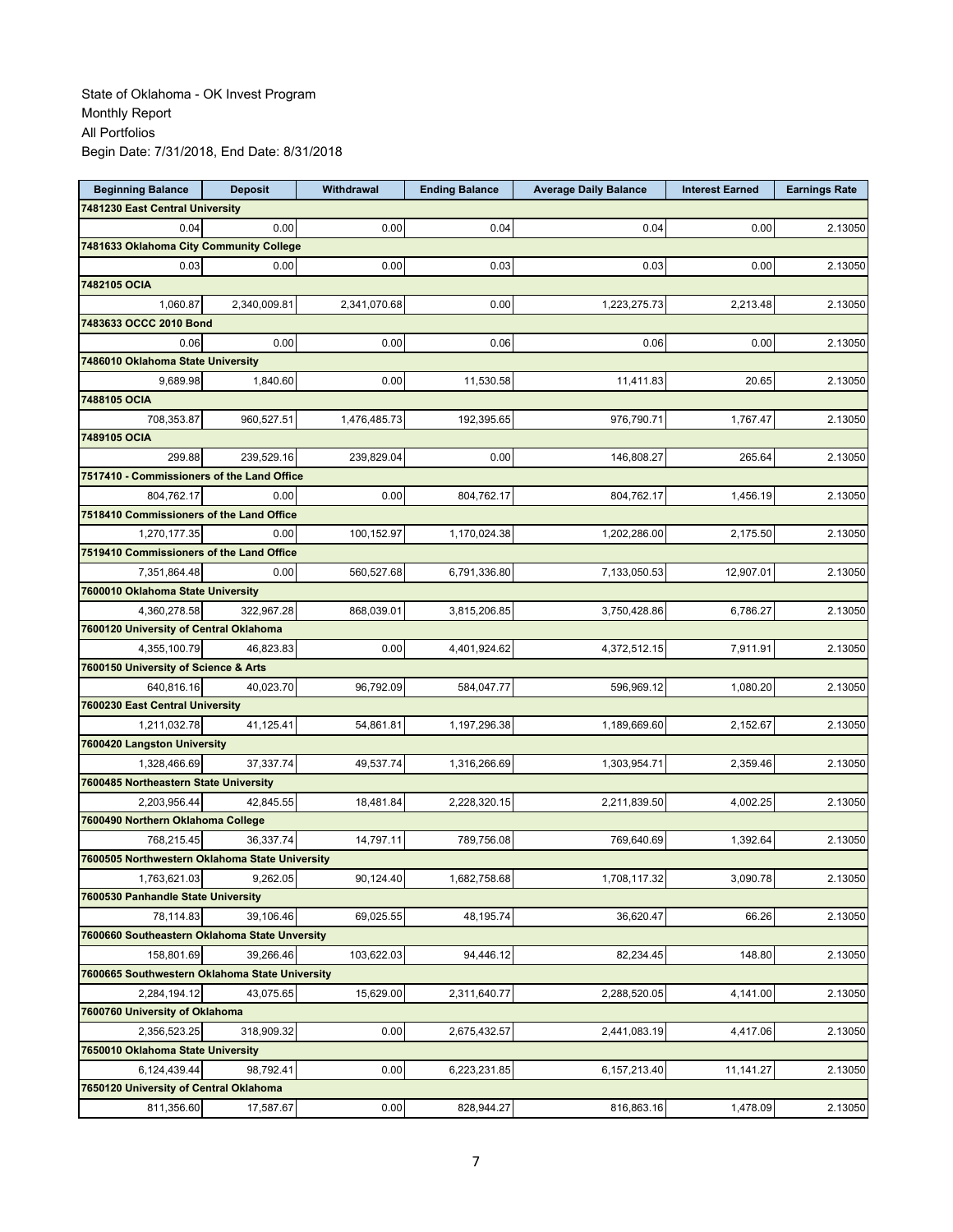| <b>Beginning Balance</b>                                | <b>Deposit</b> | Withdrawal    | <b>Ending Balance</b> | <b>Average Daily Balance</b> | <b>Interest Earned</b> | <b>Earnings Rate</b> |
|---------------------------------------------------------|----------------|---------------|-----------------------|------------------------------|------------------------|----------------------|
| 7650150 University of Science & Arts                    |                |               |                       |                              |                        |                      |
| 38,491.98                                               | 16.196.56      | 398.00        | 54.290.54             | 42.491.76                    | 76.89                  | 2.13050              |
| 7650230 East Central University                         |                |               |                       |                              |                        |                      |
| 2,270,236.73                                            | 16.159.00      | 59,299.93     | 2,227,095.80          | 2,258,727.73                 | 4.087.09               | 2.13050              |
| 7650420 Langston University                             |                |               |                       |                              |                        |                      |
| 1,741,081.89                                            | 66,546.70      | 224,089.80    | 1,583,538.79          | 1,598,806.96                 | 2,892.99               | 2.13050              |
| 7650485 Northeastern State University                   |                |               |                       |                              |                        |                      |
| 685,625.81                                              | 17,081.33      | 6,730.02      | 695,977.12            | 688,089.98                   | 1,245.08               | 2.13050              |
| 7650490 Northern Oklahoma College                       |                |               |                       |                              |                        |                      |
| 3,897,018.94                                            | 169,808.93     | 342,598.58    | 3,724,229.29          | 3,828,768.87                 | 6,928.03               | 2.13050              |
| 7650505 Northwestern Oklahoma State University          |                |               |                       |                              |                        |                      |
| 755,947.69                                              | 1,311.28       | 97,341.00     | 659,917.97            | 723,183.15                   | 1,308.58               | 2.13050              |
| 7650530 Panhandle State University                      |                |               |                       |                              |                        |                      |
| 252,822.37                                              | 9,522.76       | 49,291.09     | 213,054.04            | 230,062.11                   | 416.29                 | 2.13050              |
| 7650660 Southeastern Oklahoma State Unversity           |                |               |                       |                              |                        |                      |
| 104,140.75                                              | 16,359.85      | 41,836.44     | 78,664.16             | 73,410.08                    | 132.83                 | 2.13050              |
| 7650665 Southwestern Oklahoma State University          |                |               |                       |                              |                        |                      |
| 1,107,420.36                                            | 18.097.63      | 0.00          | 1,125,517.99          | 1,113,403.98                 | 2,014.67               | 2.13050              |
| 7650760 University of Oklahoma                          |                |               |                       |                              |                        |                      |
| 1,617,091.56                                            | 250,909.74     | 0.00          | 1,868,001.30          | 1,683,530.41                 | 3,046.29               | 2.13050              |
| 7700040 Department of Agriculture                       |                |               |                       |                              |                        |                      |
| 10,479,093.33                                           | 18.704.17      | 0.00          | 10,497,797.50         | 10,496,590.78                | 18,993.22              | 2.13050              |
| 7700041 Western Oklahoma State College                  |                |               |                       |                              |                        |                      |
| 1,105,370.35                                            | 82,051.95      | 460,939.55    | 726,482.75            | 960,660.70                   | 1,738.28               | 2.13050              |
| 7700131 Department of Corrections                       |                |               |                       |                              |                        |                      |
|                                                         |                |               |                       |                              |                        |                      |
| 20,910,762.17<br>7700240 Eastern Oklahoma State College | 2,189,514.65   | 2,212,402.13  | 20,887,874.69         | 20,509,223.17                | 37,110.74              | 2.13050              |
|                                                         |                |               |                       |                              |                        |                      |
| 343,217.86                                              | 251,512.98     | 359,453.81    | 235,277.03            | 264,560.72                   | 478.71                 | 2.13050              |
| 7700340 State Health Department                         |                |               |                       |                              |                        |                      |
| 0.00                                                    | 1,684,881.25   | 1,684,881.25  | 0.00                  | 384,888.36                   | 696.44                 | 2.13050              |
| 7700461 Rogers State College                            |                |               |                       |                              |                        |                      |
| 4,756,114.06                                            | 2,274,976.70   | 1,899,836.60  | 5, 131, 254. 16       | 4,665,455.65                 | 8,441.98               | 2.13050              |
| 7700490 Northern Oklahoma College                       |                |               |                       |                              |                        |                      |
| 2,190,701.06                                            | 466,901.39     | 435,940.90    | 2,221,661.55          | 2,161,147.27                 | 3,910.52               | 2.13050              |
| 7700606 Ardmore Higher Education Center                 |                |               |                       |                              |                        |                      |
| 274,032.62                                              | 490.91         | 3,015.81      | 271.507.72            | 273.231.01                   | 494.40                 | 2.13050              |
| 7700633 Oklahoma City Community College                 |                |               |                       |                              |                        |                      |
| 6,515,379.71                                            | 1,540,146.17   | 2,271,914.73  | 5,783,611.15          | 6,561,911.77                 | 11,873.55              | 2.13050              |
| 7700660 Southeastern Oklahoma State University          |                |               |                       |                              |                        |                      |
| 3,160,318.03                                            | 3,777,978.17   | 1,258,268.43  | 5,680,027.77          | 4,550,970.01                 | 8,234.82               | 2.13050              |
| 7700760 University of Oklahoma                          |                |               |                       |                              |                        |                      |
| 46,176,339.92                                           | 51,568,368.22  | 24,958,445.25 | 72,786,262.89         | 47,340,597.63                | 85,661.19              | 2.13050              |
| 7700830 Department of Human Services                    |                |               |                       |                              |                        |                      |
| 2,045,810.63                                            | 405,064.81     | 672,666.61    | 1,778,208.83          | 2,150,435.80                 | 3,891.14               | 2.13050              |
| 7701010 Oklahoma State University                       |                |               |                       |                              |                        |                      |
| 12, 177, 173.61                                         | 25,474,498.80  | 34,632,394.43 | 3,019,277.98          | 9,703,043.25                 | 17,557.32              | 2.13050              |
| 7701091 Building Bond Commission Administrative         |                |               |                       |                              |                        |                      |
| 2.87                                                    | 0.01           | 0.00          | 2.88                  | 2.88                         | 0.01                   | 2.13050              |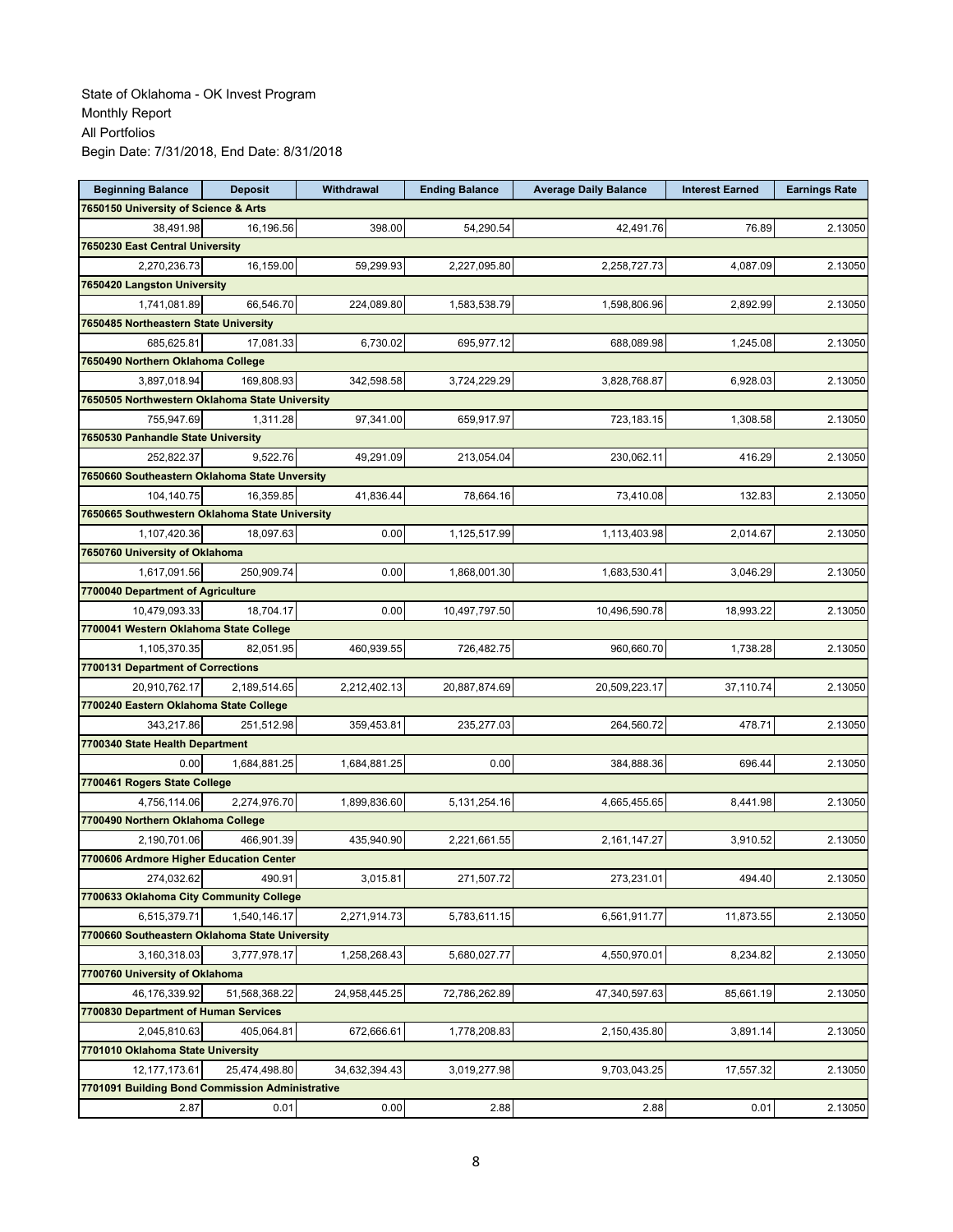| <b>Beginning Balance</b>                                    | <b>Deposit</b>  | Withdrawal    | <b>Ending Balance</b> | <b>Average Daily Balance</b> | <b>Interest Earned</b> | <b>Earnings Rate</b> |
|-------------------------------------------------------------|-----------------|---------------|-----------------------|------------------------------|------------------------|----------------------|
| 7701150 University of Science & Arts                        |                 |               |                       |                              |                        |                      |
| 2,543,684.88                                                | 5,402.78        | 315,641.82    | 2,233,445.84          | 2,382,642.48                 | 4,311.31               | 2.13050              |
| 7701165 Connors State College                               |                 |               |                       |                              |                        |                      |
| 119,516.79                                                  | 378,482.10      | 135,066.27    | 362.932.62            | 169,950.36                   | 307.52                 | 2.13050              |
| 7701400 Office of Juvenile Affairs                          |                 |               |                       |                              |                        |                      |
| 244,990.00                                                  | 427.44          | 11,280.51     | 234,136.93            | 241,023.21                   | 436.12                 | 2.13050              |
| 7701480 Northeasten Oklahoma A&M College                    |                 |               |                       |                              |                        |                      |
| 1,072,173.36                                                | 526,992.62      | 876,984.18    | 722,181.80            | 773,726.47                   | 1,400.03               | 2.13050              |
| 7701605 Regents for Higher Education                        |                 |               |                       |                              |                        |                      |
| 36,365,774.10                                               | 69,835.22       | 469,128.11    | 35,966,481.21         | 36,365,306.89                | 65,801.78              | 2.13050              |
| 7701650 Department of Veteran Affairs                       |                 |               |                       |                              |                        |                      |
| 286,207.33                                                  | 119,886.93      | 95,037.97     | 311,056.29            | 304,841.80                   | 551.60                 | 2.13050              |
| 7701770 OUHSC                                               |                 |               |                       |                              |                        |                      |
| 388,885,826.86                                              | 46, 161, 185.82 | 49,319,345.87 | 385,727,666.81        | 393,159,501.21               | 711,408.65             | 2.13050              |
| 7701805 Department of Rehabilitation Services               |                 |               |                       |                              |                        |                      |
| 177,574.45                                                  | 317.20          | 2,581.08      | 175,310.57            | 176,422.41                   | 319.23                 | 2.13050              |
| 7701865 Workers Compensation Commission                     |                 |               |                       |                              |                        |                      |
| 7,090,789.27                                                | 13,519.04       | 16,573.36     | 7,087,734.95          | 7,093,692.80                 | 12,835.79              | 2.13050              |
| 7702120 University of Central Oklahoma                      |                 |               |                       |                              |                        |                      |
| 27,790,267.22                                               | 476,136.16      | 6,320,078.47  | 21,946,324.91         | 24,350,801.43                | 44,061.94              | 2.13050              |
| 7702650 Department of Veteran Affairs                       |                 |               |                       |                              |                        |                      |
| 259,626.68                                                  | 113,246.78      | 106,710.77    | 266,162.69            | 278,186.49                   | 503.37                 | 2.13050              |
| 7703650 Department of Veteran Affairs                       |                 |               |                       |                              |                        |                      |
| 421,209.86                                                  | 120,984.30      | 142,342.65    | 399,851.51            | 429,639.57                   | 777.42                 | 2.13050              |
| 7704650 Department of Veteran Affairs                       |                 |               |                       |                              |                        |                      |
|                                                             |                 |               |                       |                              |                        |                      |
| 502,425.58<br>7704865 Workers Compensation Commission       | 114,902.08      | 104,573.23    | 512,754.43            | 522,780.90                   | 945.95                 | 2.13050              |
|                                                             | 100.87          | 0.00          | 56,610.82             | 56,604.31                    | 102.42                 | 2.13050              |
| 56,509.95<br>7705505 Northwestern Oklahoma State University |                 |               |                       |                              |                        |                      |
|                                                             |                 |               |                       |                              |                        |                      |
| 1,214,366.60                                                | 285,590.31      | 347,739.29    | 1,152,217.62          | 1,320,982.09                 | 2,390.27               | 2.13050              |
| 7705650 Department of Veteran Affairs                       |                 |               |                       |                              |                        |                      |
| 176,064.52                                                  | 58,308.03       | 48,806.45     | 185,566.10            | 193,324.94                   | 349.81                 | 2.13050              |
| 7705675 Self Insurance Guaranty Fund                        |                 |               |                       |                              |                        |                      |
| 1,529,038.91                                                | 529.21          | 14,381.28     | 1,515,186.84          | 1,519,978.24                 | 2,750.35               | 2.13050              |
| 7705865 Workers Compensation Commission                     |                 |               |                       |                              |                        |                      |
| 13,293.52                                                   | 9,600.06        | 0.00          | 22,893.58             | 16,404.86                    | 29.68                  | 2.13050              |
| 7706452 CMHC, Rep payee account                             |                 |               |                       |                              |                        |                      |
| 1,036.37                                                    | 953.10          | 1,157.40      | 832.07                | 983.13                       | 1.78                   | 2.13050              |
| 7706650 Department of Veteran Affairs                       |                 |               |                       |                              |                        |                      |
| 91,820.77                                                   | 74,794.03       | 72,312.75     | 94,302.05             | 98,873.62                    | 178.91                 | 2.13050              |
| 7706750 Tulsa Community College                             |                 |               |                       |                              |                        |                      |
| 455,648.87                                                  | 1,500,054.99    | 486,785.13    | 1,468,918.73          | 649,383.95                   | 1,175.04               | 2.13050              |
| 7706865 OK Workers Comp Commission                          |                 |               |                       |                              |                        |                      |
| 322,831.22                                                  | 576.22          | 0.00          | 323,407.44            | 323,370.26                   | 585.13                 | 2.13050              |
| 7707452 CMHC, Rep payee account                             |                 |               |                       |                              |                        |                      |
| 74,278.70                                                   | 21,188.72       | 44,711.48     | 50,755.94             | 81,401.83                    | 147.29                 | 2.13050              |
| 7707605 Regents for Higher Education                        |                 |               |                       |                              |                        |                      |
| 4,101,403.21                                                | 3,674,520.82    | 3,301,166.34  | 4,474,757.69          | 5,074,767.38                 | 9,182.62               | 2.13050              |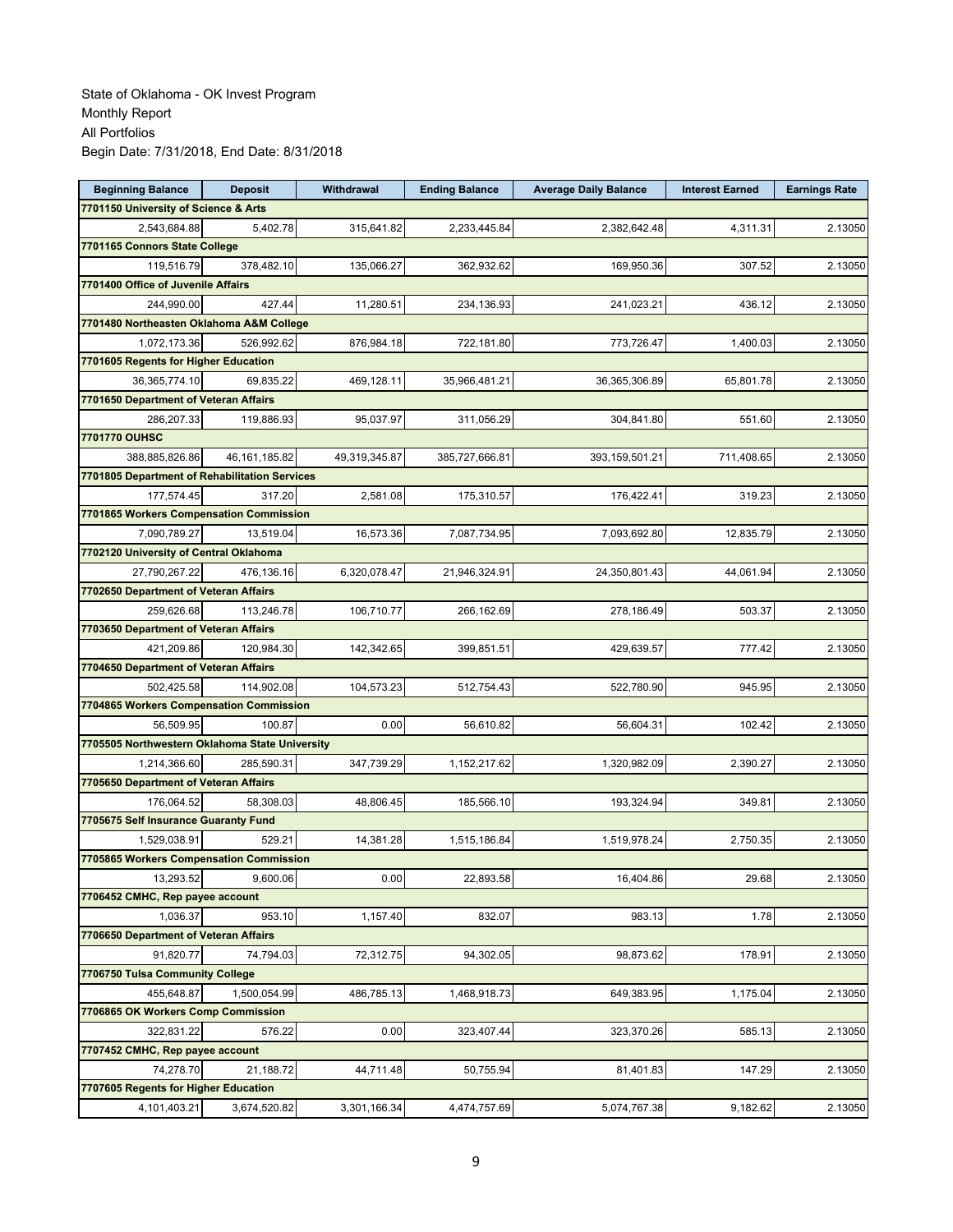| <b>Beginning Balance</b>                     | <b>Deposit</b> | Withdrawal   | <b>Ending Balance</b> | <b>Average Daily Balance</b> | <b>Interest Earned</b> | <b>Earnings Rate</b> |
|----------------------------------------------|----------------|--------------|-----------------------|------------------------------|------------------------|----------------------|
| 7707650 Department of Veteran Affairs        |                |              |                       |                              |                        |                      |
| 257,024.23                                   | 65,634.77      | 63,654.33    | 259,004.67            | 265,789.03                   | 480.94                 | 2.13050              |
| 7707865 OK Workers Comp Commission           |                |              |                       |                              |                        |                      |
| 70,790.81                                    | 126.35         | 0.00         | 70,917.16             | 70,909.01                    | 128.31                 | 2.13050              |
| 7708108 Carl Albert State College            |                |              |                       |                              |                        |                      |
| 5,135,011.01                                 | 1,119,229.43   | 342,626.32   | 5,911,614.12          | 5,236,826.49                 | 9,475.86               | 2.13050              |
| 7708605 Regents for Higher Education         |                |              |                       |                              |                        |                      |
| 57,279.11                                    | 57.82          | 4,558.33     | 52,778.60             | 56,745.03                    | 102.68                 | 2.13050              |
| 7709605 Regents for Higher Education         |                |              |                       |                              |                        |                      |
| 2,511,297.03                                 | 2,216,394.92   | 240,350.00   | 4,487,341.95          | 3,730,029.57                 | 6,749.36               | 2.13050              |
| 7710350 Oklahoma Historical Society          |                |              |                       |                              |                        |                      |
| 1,217,559.56                                 | 2,173.23       | 0.00         | 1,219,732.79          | 1,219,592.58                 | 2,206.81               | 2.13050              |
| 7710452 Oklahoma Department of Mental Health |                |              |                       |                              |                        |                      |
| 916,679.18                                   | 4,070.60       | 79.00        | 920,670.78            | 918,925.20                   | 1,662.76               | 2.13050              |
| 7710605 Regents for Higher Education         |                |              |                       |                              |                        |                      |
| 1,972,793.82                                 | 293,275.93     | 750.00       | 2,265,319.75          | 2,144,097.01                 | 3,879.67               | 2.13050              |
| 7711185 Corporation Commission               |                |              |                       |                              |                        |                      |
| 75,435,739.52                                | 0.00           | 1,026,932.52 | 74,408,807.00         | 74,665,172.69                | 135,104.07             | 2.13050              |
| 7711420 Langston University                  |                |              |                       |                              |                        |                      |
| 16,790,710.79                                | 10,402.40      | 2,337,094.22 | 14,464,018.97         | 15,715,839.89                | 28,437.27              | 2.13050              |
| 7711452 Griffin Memorial Hospital Rep Payee  |                |              |                       |                              |                        |                      |
| 40,305.08                                    | 70.28          | 54.77        | 40,320.59             | 40,354.92                    | 73.02                  | 2.13050              |
| 7711605 Regents for Higher Education         |                |              |                       |                              |                        |                      |
| 826,701.20                                   | 1,445.02       | 0.00         | 828,146.22            | 828,052.99                   | 1,498.33               | 2.13050              |
| 7712605 Regents for Higher Education         |                |              |                       |                              |                        |                      |
| 152,180.57                                   | 271.63         | 0.00         | 152,452.20            | 152,434.68                   | 275.83                 | 2.13050              |
| 7713605 Regents for Higher Education         |                |              |                       |                              |                        |                      |
| 796,459.36                                   | 1,421.60       | 0.00         | 797,880.96            | 797,789.24                   | 1,443.57               | 2.13050              |
| 7714605 Regents for Higher Education         |                |              |                       |                              |                        |                      |
| 10,418,715.46                                | 177,253.81     | 113,000.00   | 10,482,969.27         | 10,474,312.09                | 18,952.91              | 2.13050              |
| 7715605 Regents for Higher Education         |                |              |                       |                              |                        |                      |
| 462,734.81                                   | 825.94         | 0.00         | 463,560.75            | 463,507.46                   | 838.70                 | 2.13050              |
| 7718605 Regents for Higher Education         |                |              |                       |                              |                        |                      |
| 6,214,648.82                                 | 1,669,788.95   | 2,063,977.51 | 5,820,460.26          | 6,295,973.59                 | 11,392.35              | 2.13050              |
| 7719605 Regents for Higher Education         |                |              |                       |                              |                        |                      |
| 34,691.03                                    | 121.90         | 0.00         | 34,812.93             | 34,793.45                    | 62.96                  | 2.13050              |
| 7723623 Seminole State College               |                |              |                       |                              |                        |                      |
| 373,287.24                                   | 424,001.46     | 677,113.07   | 120, 175.63           | 220,823.08                   | 399.57                 | 2.13050              |
| 7725100 Cameron University                   |                |              |                       |                              |                        |                      |
|                                              |                |              |                       |                              |                        |                      |
| 3,734,973.57                                 | 267,381.23     | 457,737.12   | 3,544,617.68          | 3,784,470.99                 | 6,847.87               | 2.13050              |
| 7730230 East Central University              | 114,069.55     |              |                       |                              |                        |                      |
| 9,073,066.43                                 |                | 658,495.41   | 8,528,640.57          | 8,747,743.38                 | 15,828.74              | 2.13050              |
| 7730830 Department of Human Services         |                |              |                       |                              |                        |                      |
| 190,344.46                                   | 4,779.36       | 11,149.54    | 183,974.28            | 191,413.65                   | 346.36                 | 2.13050              |
| 7740605 Regents for Higher Education         |                |              |                       |                              |                        |                      |
| 15,187,068.68                                | 8,515,433.31   | 6,680,389.49 | 17,022,112.50         | 13,744,079.41                | 24,869.44              | 2.13050              |
| 7741241 Redlands Community College           |                |              |                       |                              |                        |                      |
| 799,011.74                                   | 210,073.52     | 134,081.10   | 875,004.16            | 792,612.81                   | 1,434.21               | 2.13050              |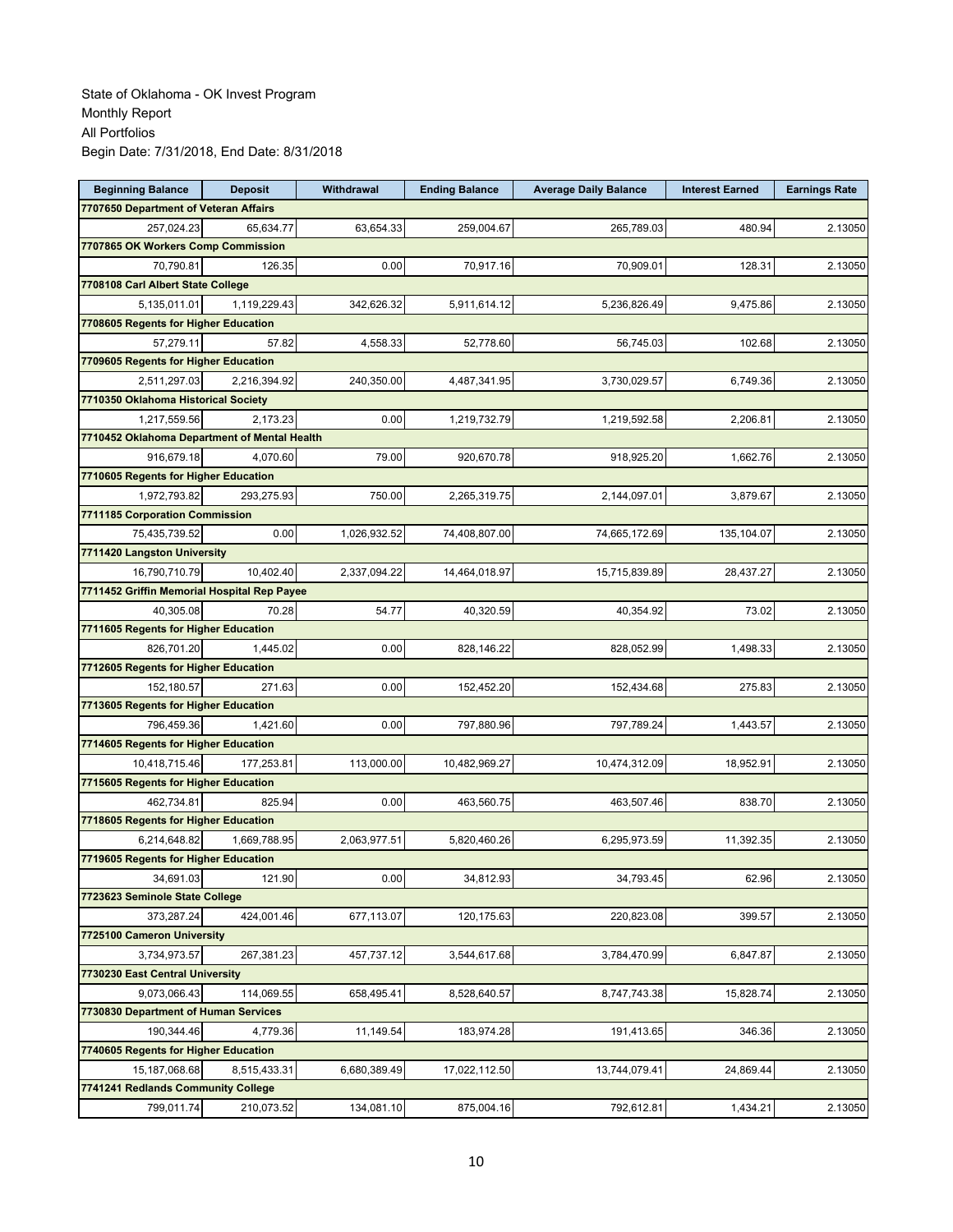| <b>Beginning Balance</b>                       | <b>Deposit</b> | Withdrawal    | <b>Ending Balance</b> | <b>Average Daily Balance</b> | <b>Interest Earned</b> | <b>Earnings Rate</b> |
|------------------------------------------------|----------------|---------------|-----------------------|------------------------------|------------------------|----------------------|
| 7745605 Regents for Higher Education           |                |               |                       |                              |                        |                      |
| 1,392,309.24                                   | 133,261.54     | 0.00          | 1,525,570.78          | 1,470,330.42                 | 2,660.51               | 2.13050              |
| 7747470 Murray State College                   |                |               |                       |                              |                        |                      |
| 2,657,770.29                                   | 1,804,629.62   | 879,754.66    | 3,582,645.25          | 2,433,302.79                 | 4,402.98               | 2.13050              |
| 7750350 Oklahoma Historical Society            |                |               |                       |                              |                        |                      |
| 1,058,664.91                                   | 2,000.88       | 33,444.76     | 1,027,221.03          | 1,043,329.30                 | 1,887.87               | 2.13050              |
| 7750531 Rose State College                     |                |               |                       |                              |                        |                      |
| 12,511,325.68                                  | 361,127.51     | 811,091.04    | 12,061,362.15         | 12,297,047.12                | 22,251.09              | 2.13050              |
| 7751485 Northeastern State University          |                |               |                       |                              |                        |                      |
| 15,242,971.43                                  | 1,885,878.56   | 2,871,995.46  | 14,256,854.53         | 14,744,327.77                | 26,679.36              | 2.13050              |
| 7752485 Northeastern State University          |                |               |                       |                              |                        |                      |
| 2,469,407.50                                   | 164,407.35     | 0.00          | 2,633,814.85          | 2,556,111.15                 | 4,625.20               | 2.13050              |
| 7765665 Southwestern Oklahoma State University |                |               |                       |                              |                        |                      |
| 6,925,847.78                                   | 3,713,759.34   | 4,786,359.65  | 5,853,247.47          | 8,500,306.35                 | 15,381.01              | 2.13050              |
| 7790041 Western Oklahoma State University      |                |               |                       |                              |                        |                      |
| 75.127.65                                      | 51,623.99      | 78,283.33     | 48,468.31             | 33,600.30                    | 60.80                  | 2.13050              |
| 7790120 University of Central Oklahoma         |                |               |                       |                              |                        |                      |
| 1,728,528.57                                   | 925,436.20     | 875,951.70    | 1,778,013.07          | 1,376,134.80                 | 2,490.07               | 2.13050              |
| 7790230 East Central University                |                |               |                       |                              |                        |                      |
| 356,824.26                                     | 213,809.20     | 224,662.70    | 345,970.76            | 238,223.97                   | 431.06                 | 2.13050              |
| 7790241 Redlands Community College             |                |               |                       |                              |                        |                      |
| 108,093.26                                     | 59,790.45      | 61,447.06     | 106,436.65            | 84,771.11                    | 153.39                 | 2.13050              |
| 7790470 Murray State College                   |                |               |                       |                              |                        |                      |
| 11,040.82                                      | 49,679.97      | 48,781.16     | 11,939.63             | 8,223.69                     | 14.88                  | 2.13050              |
| 7790485 Northeastern State University          |                |               |                       |                              |                        |                      |
| 1,142,769.00                                   | 227,584.73     | 574,013.14    | 796,340.59            | 1,019,118.06                 | 1,844.06               | 2.13050              |
| 7790490 Northern Oklahoma College              |                |               |                       |                              |                        |                      |
| 625,202.51                                     | 114,440.20     | 179,102.27    | 560,540.44            | 605,399.35                   | 1,095.45               | 2.13050              |
| 7790660 Southeastern State University          |                |               |                       |                              |                        |                      |
| 178,065.35                                     | 29,137.62      | 192,857.97    | 14,345.00             | 41,128.10                    | 74.42                  | 2.13050              |
| 7790665 Southwestern Oklahoma State University |                |               |                       |                              |                        |                      |
| 250,243.41                                     | 719,876.91     | 334,051.02    | 636,069.30            | 489,842.06                   | 886.35                 | 2.13050              |
| 7805370 OIFA                                   |                |               |                       |                              |                        |                      |
| 14.656.54                                      | 9,985,426.16   | 10,000,000.00 | 82.70                 | 7,096,855.21                 | 12,841.52              | 2.13050              |
| 7823740 OCIA 2008B Reserve Fund                |                |               |                       |                              |                        |                      |
| 641.76                                         | 1.15           | 0.00          | 642.91                | 642.84                       | 1.16                   | 2.13050              |
| 7845740 OCIA 2008A Sinking Fund                |                |               |                       |                              |                        |                      |
| 15,235,256.11                                  | 25,450.68      | 15,230,888.75 | 29,818.04             | 12,802,469.85                | 23,165.63              | 2.13050              |
| 7846740 OCIA 2008B Sinking Fund                |                |               |                       |                              |                        |                      |
| 8,360,922.78                                   | 13,967.02      | 8,360,038.13  | 14,851.67             | 7,025,595.46                 | 12,712.57              | 2.13050              |
| 7847740 OSF Building Project Fund              |                |               |                       |                              |                        |                      |
| 3,611,807.70                                   | 6,446.73       | 0.00          | 3,618,254.43          | 3,617,838.51                 | 6,546.35               | 2.13050              |
| 7848740 OSF Building Project Fund              |                |               |                       |                              |                        |                      |
| 26,843.16                                      | 47.91          | 0.00          | 26,891.07             | 26,887.98                    | 48.65                  | 2.13050              |
| 7849740 OCIA 2009A Sinking Fund                |                |               |                       |                              |                        |                      |
| 1,993,088.03                                   | 3,557.60       | 1,954,631.25  | 42,014.38             | 1,428,942.52                 | 2,585.62               | 2.13050              |
| 7850740 OCIA                                   |                |               |                       |                              |                        |                      |
| 10,550,517.09                                  | 18,832.36      | 10,355,700.00 | 213,649.45            | 7,561,640.91                 | 13,682.53              | 2.13050              |